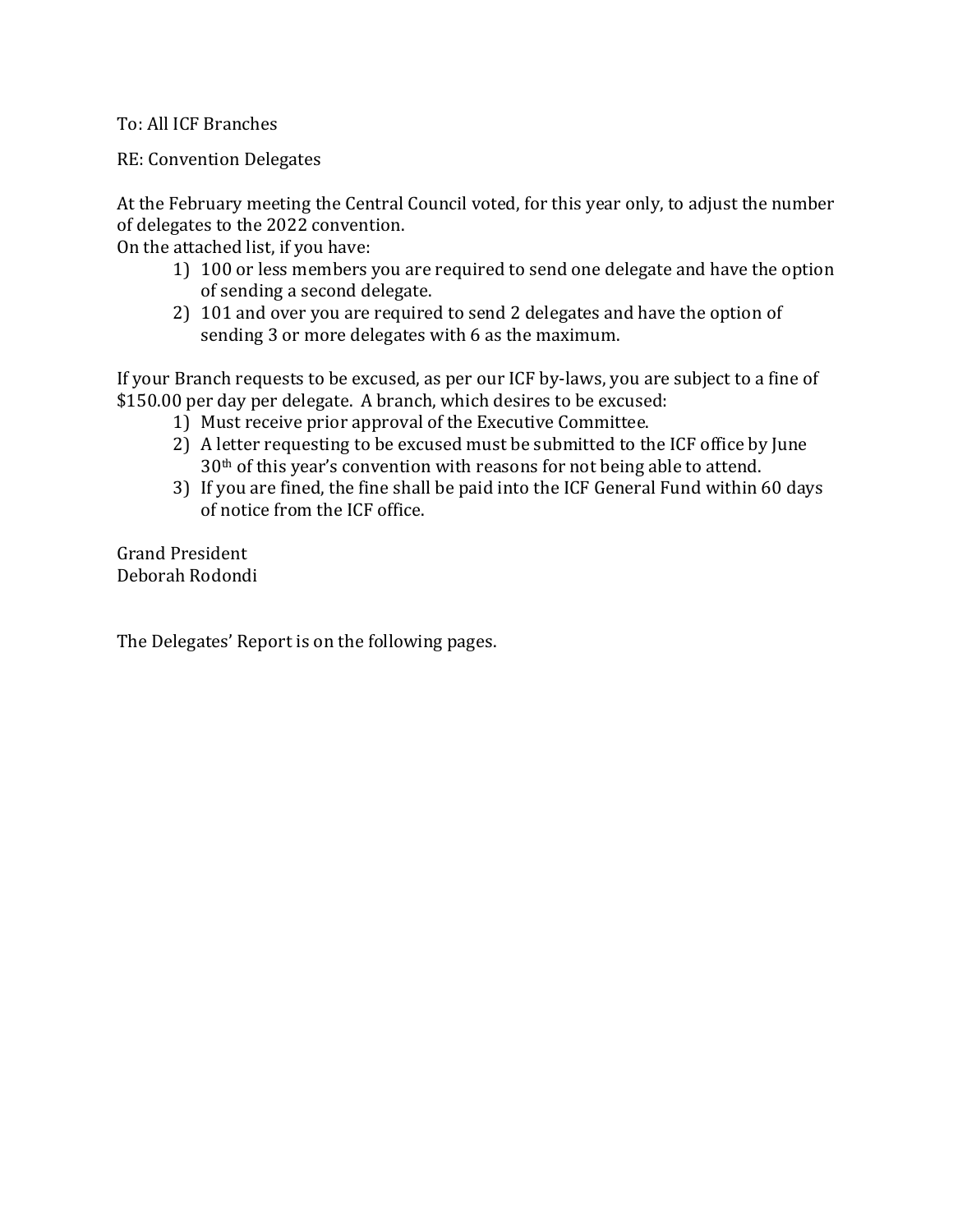## Italian Catholic Federation Delegates Report

| District             | <b>Branch</b> | Count     | Min                           | Max                              |
|----------------------|---------------|-----------|-------------------------------|----------------------------------|
|                      |               |           |                               |                                  |
| A1                   | 001           | 21        | $\mathbf 1$                   | $\mathbf{2}$                     |
| R1                   | 005           | 31        | $\mathbf 1$                   | $\overline{c}$                   |
| A2                   | 006           | 17        | $\mathbf 1$                   | $\overline{c}$                   |
| A2                   | 007           | 73        | $\mathbf 1$                   | $\overline{c}$                   |
| $\rm E1$             | 010           | 126       | $\overline{c}$                | $\sqrt{6}$                       |
| E2                   | 013           | 19        | $\mathbf 1$                   | $\overline{c}$                   |
| E2                   | 014           | 149       | $\overline{c}$                | $\sqrt{6}$                       |
| A2                   | 019           | 40        | $\mathbf 1$                   | $\mathbf{2}$                     |
| $\rm N1$             | 021           | 120       | $\overline{c}$                | 6                                |
| $\rm N1$             | 025           | 22        | $\mathbf 1$                   | $\mathbf{2}$                     |
| N1                   | 026           | 34        | $\mathbf 1$                   | $\mathbf{2}$                     |
| L1                   | 027           | 56        | $\mathbf 1$                   | $\mathbf{2}$                     |
| R1                   | 028           | 142       | $\overline{c}$                | 6                                |
| $^{\mbox{\tiny L1}}$ | 031           | 96        | $\mathbf 1$                   | $\mathbf{2}$                     |
| L1                   | 032           | 30        | $\mathbf 1$                   | $\overline{c}$                   |
| L1                   | 033           | 55        | $\mathbf 1$                   | $\overline{c}$                   |
| N1                   | 036           | 574       | $\overline{c}$                | 6                                |
| L1                   | 039           | 165       | $\overline{c}$                | 6                                |
| G1                   | 045           | 49        | $\mathbf 1$                   | $\overline{c}$                   |
| R1                   | 047           | 50        | $\mathbf 1$                   | $\overline{c}$                   |
| T1                   |               | 18        | $\mathbf 1$                   |                                  |
|                      | 048           | 45        | $\mathbf 1$                   | $\overline{c}$                   |
| A1                   | 050           |           |                               | $\overline{c}$<br>$\overline{c}$ |
| N1                   | 051           | 33<br>180 | $\mathbf 1$<br>$\overline{c}$ | $\overline{6}$                   |
| J1                   | 052           |           |                               |                                  |
| L1                   | 054           | 46        | $\mathbf 1$                   | $\overline{c}$                   |
| C1                   | 067           | 23        | $\mathbf 1$                   | $\overline{c}$                   |
| L1                   | 070           | 20        | $\mathbf 1$                   | $\overline{c}$                   |
| E <sub>2</sub>       | 072           | 11        | $\mathbf 1$                   | $\overline{c}$                   |
| G1                   | 073           | 19        | $\mathbf 1$                   | $\overline{c}$                   |
| J1                   | 075           | 29        | $\mathbf 1$                   | $\overline{c}$                   |
| T1                   | 082           | 37        | $\mathbf 1$                   | $\overline{c}$                   |
| $\rm E1$             | 091           | 29        | $\mathbf 1$                   | $\overline{c}$                   |
| J1                   | 103           | 19        | $\mathbf 1$                   | $\overline{c}$                   |
| C1                   | 108           | 55        | $\mathbf 1$                   | $\overline{c}$                   |
| C1                   | 111           | 63        | $\mathbf 1$                   | $\overline{c}$                   |
| C1                   | 115           | 158       | $\overline{c}$                | 6                                |
| P1                   | 121           | 5         | $\mathbf 1$                   |                                  |
| J1                   | 127           | 44        | $\mathbf 1$                   |                                  |
| A2                   | 130           | 28        | $\mathbf 1$                   |                                  |
| Z1                   | 135           | 30        | $\mathbf 1$                   |                                  |
| T1                   | 139           | 46        | $\mathbf{1}$                  |                                  |
| J1                   | 144           | 32        | $\mathbf 1$                   |                                  |
| J1                   | 145           | 15        | $\mathbf 1$                   |                                  |
| E2                   | 154           | 36        | $\mathbf 1$                   | 2 2 2 2 2 2 2 2 2 2 2            |
| A3                   | 161           | 53        | $\mathbf 1$                   |                                  |
| C4                   | 169           | 17        | $\mathbf 1$                   |                                  |
| A2                   | 173           | 65        | $\mathbf 1$                   |                                  |
| C2                   | 179           | 33        | $\mathbf{1}$                  | $\overline{c}$                   |
| R1                   | 184           | 46        | $\mathbf{1}$                  | $\overline{c}$                   |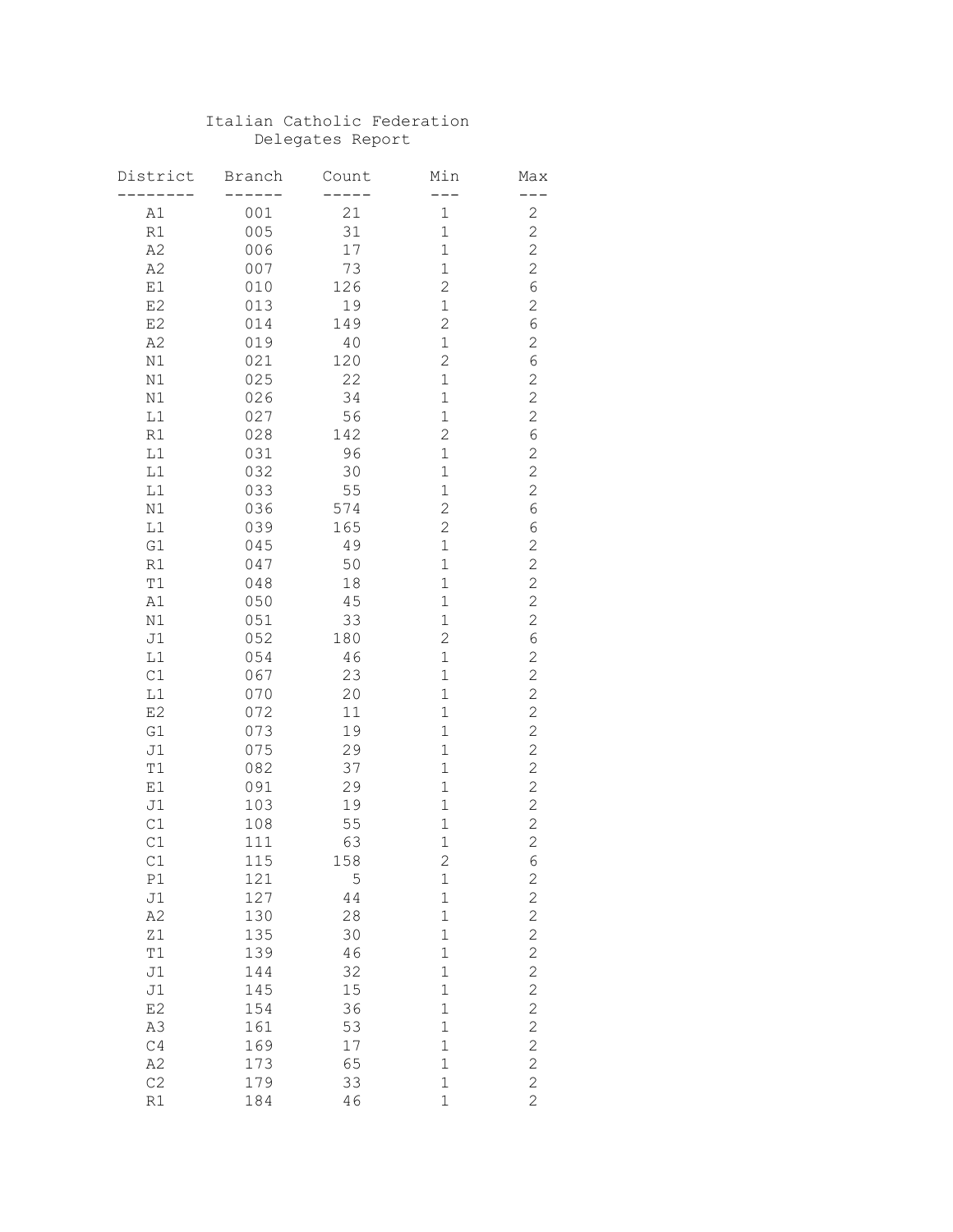| L1                   | 185        | 5              | $\mathbf{1}$                              | $\mathbf{Z}$                                   |
|----------------------|------------|----------------|-------------------------------------------|------------------------------------------------|
| R1                   | 191        | 99             | $\mathbf{1}$                              |                                                |
| J1                   | 198        | 63             | $\mathbf{1}$                              | 222222222                                      |
| J1                   | 209        | 67             | $\mathbf 1$                               |                                                |
| Y1                   | 210        | 22             | $\mathbf{1}$                              |                                                |
| A2                   | 213        | 33             | $\mathbf{1}$                              |                                                |
| E <sub>2</sub>       | 214        | 56             | $\mathbf{1}$                              |                                                |
| E1                   | 215        | 26             | $\mathbf{1}$                              |                                                |
| Y1                   | 217        | $\overline{7}$ | $\mathbf{1}$                              |                                                |
| C <sub>2</sub>       | 218        | 59             | $\mathbf{1}$                              |                                                |
| P1                   | 220        | 6              | $\mathbf{1}$                              |                                                |
| N1                   | 227        | 99             | $\mathbf{1}$                              | $\overline{c}$                                 |
| V1                   | 229        | 31             | $\mathbf{1}$                              | $\overline{c}$                                 |
| V1                   | 230        | 28             | $\mathbf{1}$                              | $\overline{c}$                                 |
| C1                   | 237        | 15             | $\mathbf{1}$                              |                                                |
| V1                   | 246        | 22             | $\mathbf{1}$                              |                                                |
| L1                   | 250        | 34             | $\mathbf{1}$                              |                                                |
| A1                   | 258        | 22             | $\mathbf{1}$                              |                                                |
| V1                   | 261        | 35             | $\mathbf{1}$                              |                                                |
| L1                   | 281        | 63             | $\mathbf{1}$                              |                                                |
| E1                   | 285        | 45             | $\mathbf{1}$                              |                                                |
| N1                   | 291        | 89             | $\mathbf{1}$                              | 2222222222                                     |
| L1                   | 308        | 54             | $\mathbf 1$                               |                                                |
| C <sub>2</sub>       | 317        | 14             | $\mathbf 1$                               |                                                |
| C2                   | 319        | 28             | $\mathbf 1$                               |                                                |
| A3                   | 332        | 134            | $\overline{c}$                            | 6                                              |
| G1                   | 342        | 81             | $\mathbf{1}$                              | $\overline{c}$                                 |
| E1                   | 343        | 42             | $\mathbf{1}$                              |                                                |
| A2                   | 351        | 47             | $\mathbf{1}$                              | $\begin{array}{c}\n 2 \\ 2 \\ 6\n \end{array}$ |
| E <sub>2</sub>       | 352        | 111            | $\overline{c}$                            |                                                |
| $\rm N1$             | 354        | 27             | $\mathbf{1}$                              |                                                |
| $\mathbb{P}1$        | 358        | 18             | $\mathbf 1$                               |                                                |
| C1                   | 362        | 33             | $\mathbf 1$                               |                                                |
| R1                   | 368        | 75             | $\mathbf 1$                               |                                                |
| C1                   | 374<br>379 | 46             | $\mathbf 1$                               |                                                |
| W1<br>C <sub>4</sub> | 380        | 28<br>84       | $\mathbf 1$<br>$\mathbf 1$                |                                                |
| T1                   | 390        | 166            | $\overline{c}$                            | 2 2 2 2 2 2 6                                  |
| R1                   | 391        | 137            |                                           | 6                                              |
| P1                   | 392        | 104            | $\overline{\mathbf{c}}$<br>$\overline{c}$ | 6                                              |
| T1                   | 395        | 47             | $\mathbf{1}$                              | $\overline{c}$                                 |
| A2                   | 403        | 43             | $\mathbf{1}$                              | $\overline{c}$                                 |
| W1                   | 406        | 14             | $\mathbf{1}$                              | $\overline{c}$                                 |
| R1                   | 408        | 38             | $\mathbf{1}$                              |                                                |
| T1                   | 413        | 18             | $\mathbf{1}$                              |                                                |
| L1                   | 417        | 18             | $\mathbf{1}$                              |                                                |
| P1                   | 418        | 31             | $\mathbf 1$                               |                                                |
| E2                   | 432        | 46             | $\mathbf 1$                               | $2222$<br>$222$                                |
| R1                   | 435        | 78             | $\mathbf 1$                               | $\overline{c}$                                 |
| G1                   | 438        | 103            | $\overline{c}$                            | 6                                              |
| E2                   | 442        | 54             | $\mathbf{1}$                              | $\overline{c}$                                 |
| C4                   | 443        | 32             | $\mathbf{1}$                              | $\overline{c}$                                 |
| C1                   | 444        | 29             | $\mathbf{1}$                              | $\overline{c}$                                 |
| R1                   | 445        | 45             | $\mathbf 1$                               | $\overline{c}$                                 |
|                      |            |                |                                           |                                                |